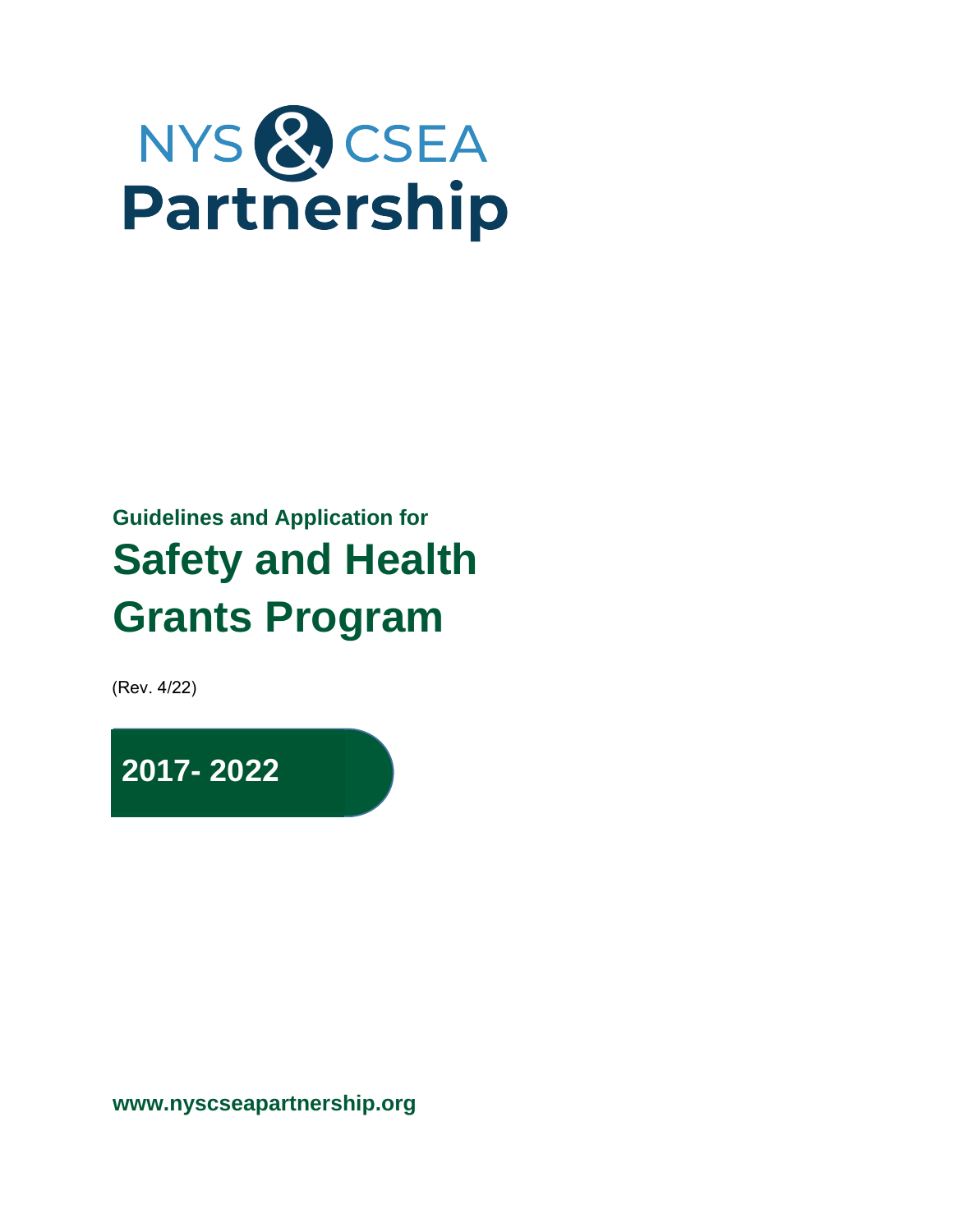## **A Joint Invitation**

The Safety and Health Grants Program provides New York State and CSEA labor-management representatives with an opportunity to receive up to \$50,000 to develop programs aimed at addressing needs in the area of safety and health. Through collaboration and leadership, successful grant initiatives can help build trust and strengthen a willingness to work together on a day-to-day basis.

These guidelines explain how CSEA and management representatives in New York State agencies and facilities can apply for grant funding. Participation in this program can help increase the effectiveness of workplace safety and health initiatives, reduce employee illness and injury, and enhance knowledge and skills among the CSEA-represented New York State workforce.

We urge you to take part in the program and look forward to the results of your joint efforts.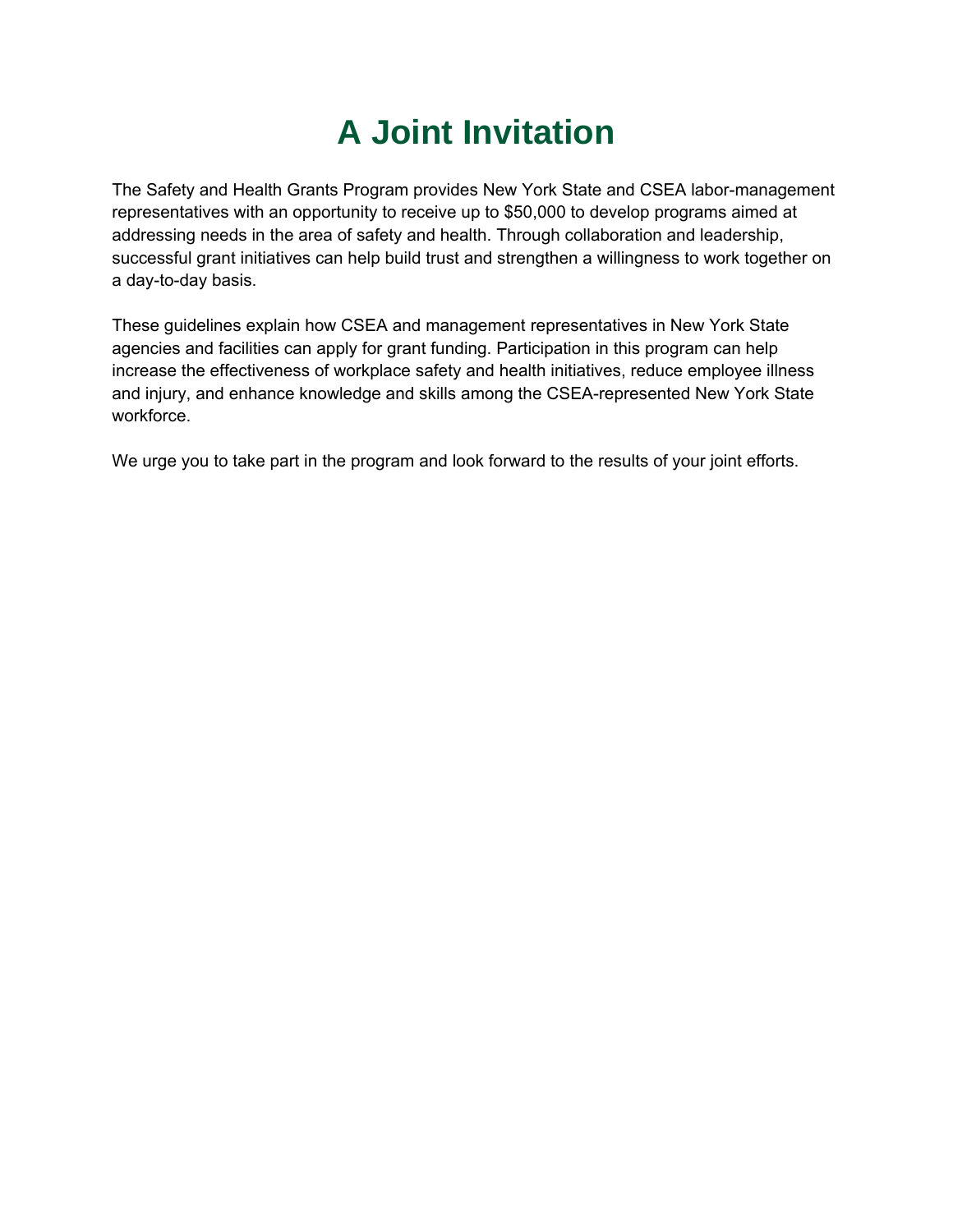## **Table of Contents**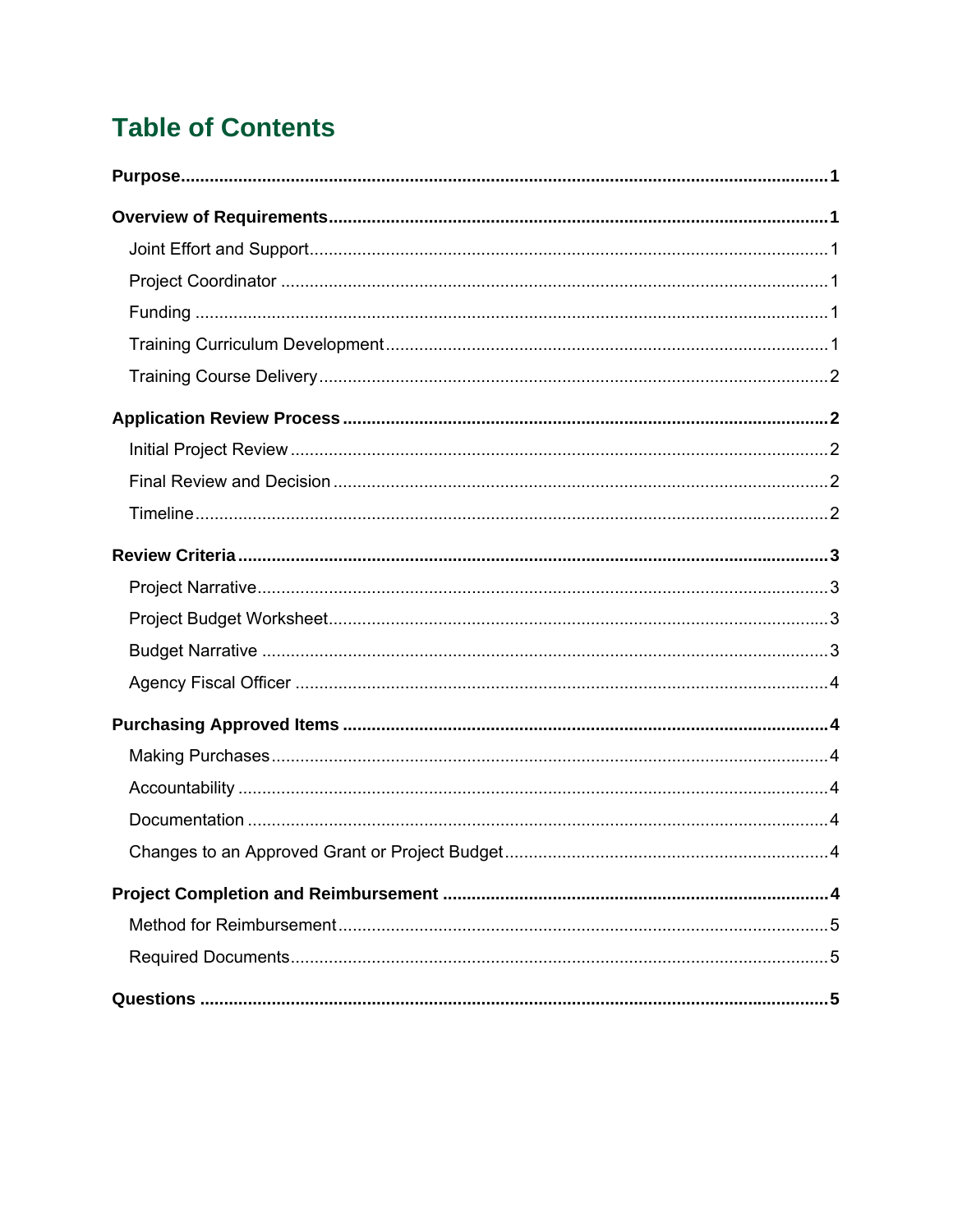## **Purpose**

The Safety and Health Grants Program is designed to give CSEA leaders and management representatives the opportunity to work together to address specific safety and health needs and achieve the mutual goals of:

- Preventing work-related injuries and illnesses
- Reducing lost work time and workers' compensation costs
- Increasing organizational effectiveness
- Enhancing employee job skills

The program is **not** designed to:

- Hire staff
- Buy food or beverages
- Supplement agency/facility budgets for routine or mandatory safety and health training
- Purchase equipment, unless it is for demonstration or training purposes

## **Overview of Requirements**

#### **Joint Effort and Support**

As described above, a Safety and Health grant requires the joint support and commitment of CSEA leaders and management representatives in all phases of the project from development to evaluation.

#### **Project Coordinator**

CSEA and management representatives must assign a Project Coordinator for the grant. The Project Coordinator will be responsible for fulfilling all requirements for the grant (for example, coordination with the Partnership, financial reporting, project implementation, and evaluation).

#### **Funding**

The maximum funding for a grant is \$50,000.

#### **Training Curriculum Development**

Training curriculum developed using grant funds must conform to the New York State Governor's Office of Employee Relations/Labor-Management Committee (GOER/LMC) Copyright Policy. In addition, the agency/facility must provide the Partnership with draft curriculum during the development process (initial design concept, draft, and final curriculum).

**Note:** The Partnership retains ownership of any curriculum, equipment, and training materials developed using grant funds.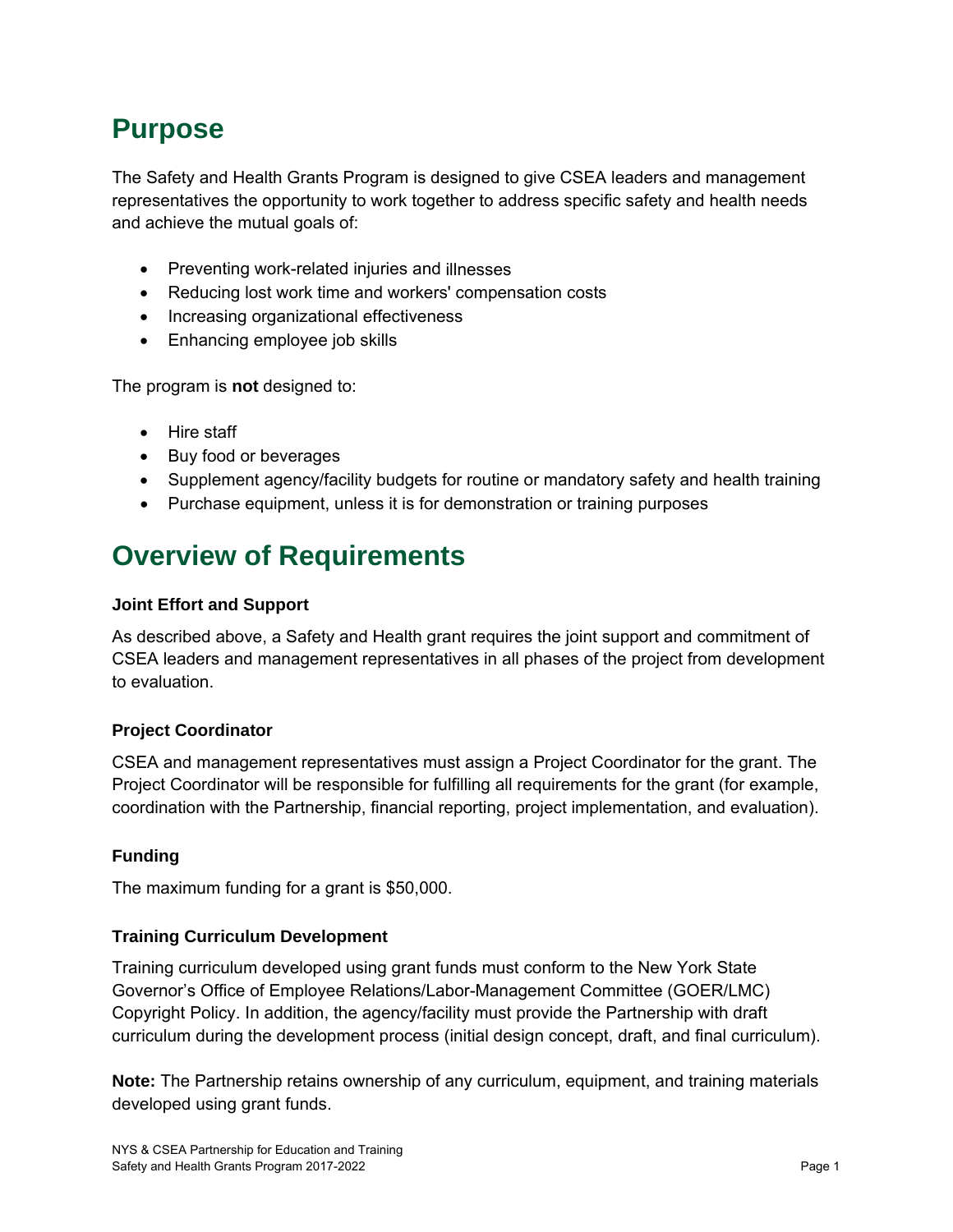#### **Training Course Delivery**

Training course delivery must follow Partnership guidelines for use and submission of course materials and forms, including participant lists (sign-in sheets), participant evaluation forms, preand post-course assessments, and other documents outlined in the grant approval.

## **Application Review Process**

When an application is received, the Program Associate for Safety and Health at the Partnership will contact the Project Coordinator within **three business days**.

All applications must be complete before they will be reviewed. A **complete application** includes:

- Part A Applicant Information
- $\bullet$  Part B Project Narrative
- Part C Project Budget Worksheet
- Part D Budget Narrative
- $\bullet$  Part E Agency Fiscal Officer
- Three quotes from vendors for proposed purchases or sole source justification
- Signatures from labor and management representatives

If an application is incomplete, the Project Coordinator will be notified and they must provide the missing information and resubmit the application for Partnership review.

#### **Initial Project Review**

The Partnership will review the application using the **Review Criteria** outlined below and make an initial decision to send it on for final review or work with the Project Coordinator to make adjustments to the proposed project.

#### **Final Review and Decision**

Applications that pass initial review by the Partnership are forwarded to the Statewide Safety and Health Committee Co-Chairs for review and final decision. Project Coordinators will be notified of the final decision in writing.

#### **Timeline**

The Partnership and the Statewide Safety and Health Committee Co-Chairs review each application thoroughly and work with applicants to develop an effective project. This commitment to quality and support means that it may take several weeks to complete the process. It generally takes **approximately four weeks** from the time of submission to receive a decision.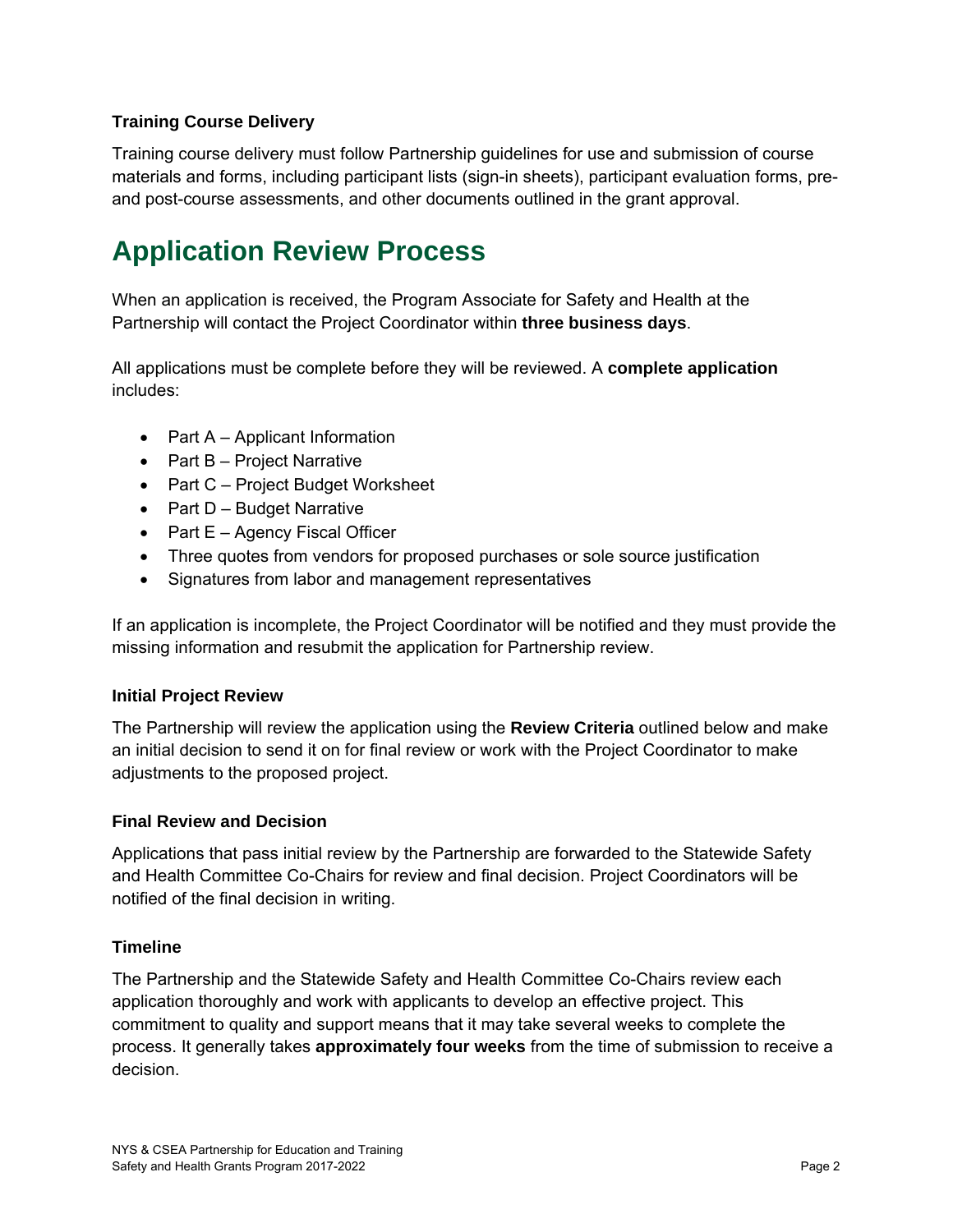## **Review Criteria**

Complete grant applications include a Project Narrative, Project Budget Worksheet, Budget Narrative, and Agency Fiscal Officer. Below is an outline of the factors that will be considered when reviewing each section.

#### **Project Narrative**

The Project Narrative explains the proposed project in detail. Strong applications will include:

- Detailed description of the project and how the need for the grant was determined (for example, injury and illness data, workers' compensation costs, hazards brought on by changes in policy or technology)
- Potential for all or part of the proposed project to be used by other state agencies/facilities to address similar issues
- Well-defined, measurable outcomes and a plan for evaluating progress toward achieving desired outcomes
- Sustainability beyond proposed initial project timeline
- Realistic plan for implementing the project in a reasonable timeframe
- Likelihood of success in meeting the mutual goals of improving operational efficiencies and employee job skills

**Note:** Preference for grant awards will be given to projects that will be institutionalized beyond the proposed initial project and that teach skills to prepare employees for current or future workforce needs.

#### **Project Budget Worksheet**

The Project Budget Worksheet will be reviewed to ensure all calculations are correct and match what is outlined in the Budget Narrative.

#### **Budget Narrative**

The Budget Narrative includes a description and justification for each budget item. Strong applications will include:

- Agency and facility in-kind support for the project (for example, release time, staff support, additional agency/facility resources, etc.)
- Cost effective solutions to the needs identified in the Project Narrative
- Thorough explanation of how expenses align with the Project Narrative and desired outcomes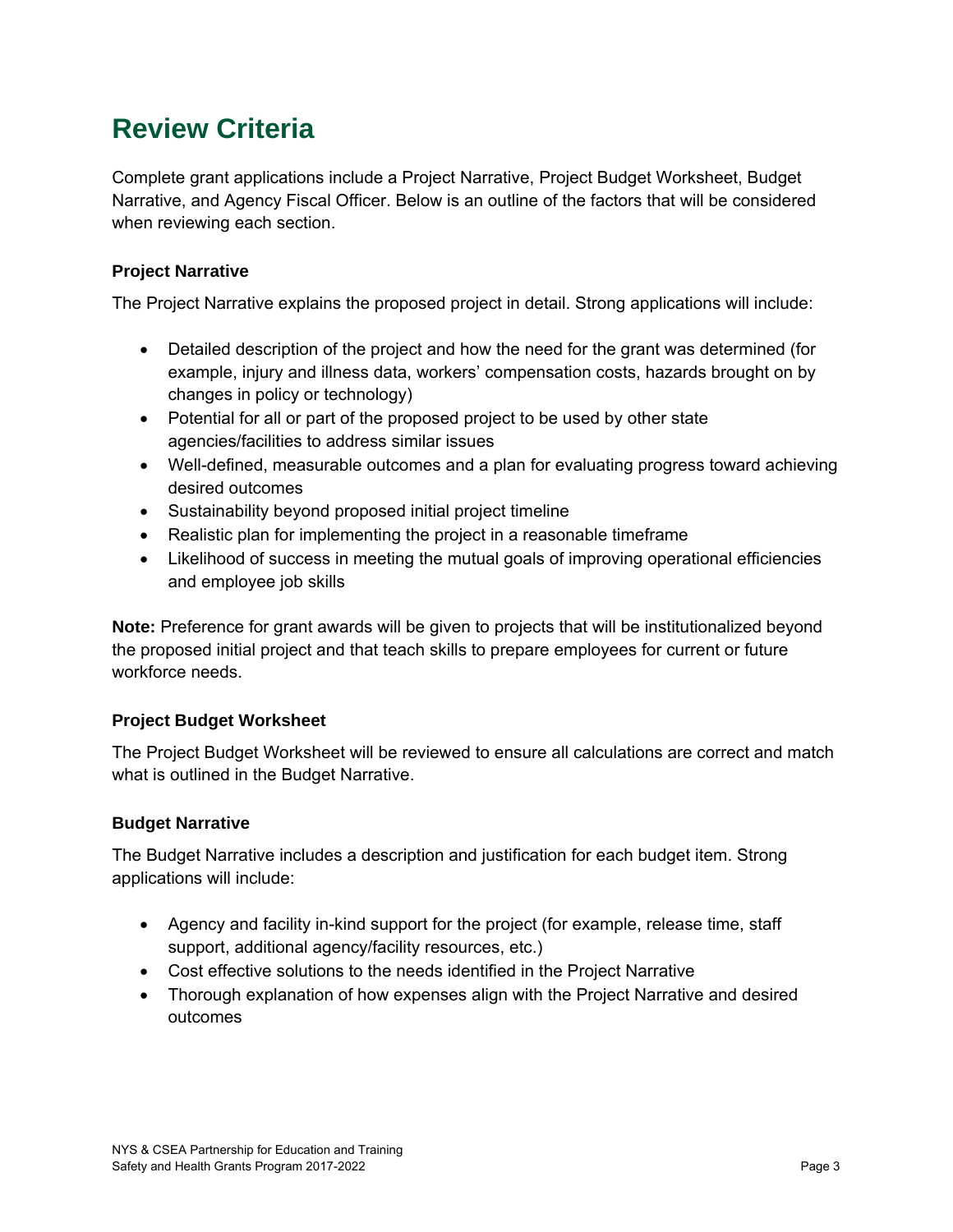#### **Agency Fiscal Officer**

The Agency Fiscal Officer is instrumental in providing the required forms and documentation for reimbursement.

## **Purchasing Approved Items**

The Safety and Health Grants Program is a reimbursement program. This means that after a grant is approved, items must be purchased by the agency/facility using agency funds. When the project is complete and the Partnership receives all required documents, the agency will then be reimbursed. See the **Project Completion and Reimbursement** section below for more details.

#### **Making Purchases**

Agencies/facilities can make purchases **after** they receive formal written approval from the Partnership. Purchases made before receiving written approval will not be reimbursed. Please note that all purchases made with grant funds are subject to the purchasing practices of New York State and individual agencies.

#### **Accountability**

Project Coordinators are accountable for all expenditures and are expected to work closely with their agency/facility Fiscal Officer to ensure they are following State and agency purchasing policies.

#### **Documentation**

Invoices, original receipts, and proof that goods or services were received (for example, packing slip, participant list, etc.) are **required** for an agency/facility to be reimbursed. Project Coordinators should work closely with their agency/facility purchasing office to ensure sufficient documentation is obtained to receive reimbursement.

#### **Changes to an Approved Grant or Project Budget**

Any changes to an approved grant or Project Budget **must** be requested in writing. The request will be reviewed and, if approved, the Partnership will provide written approval outlining the specific changes that are allowed. Any purchases made without written approval will not be reimbursed.

## **Project Completion and Reimbursement**

The Project Coordinator should submit all required documents (listed below) to the Partnership **within 30 days** of project completion so that reimbursement can be made.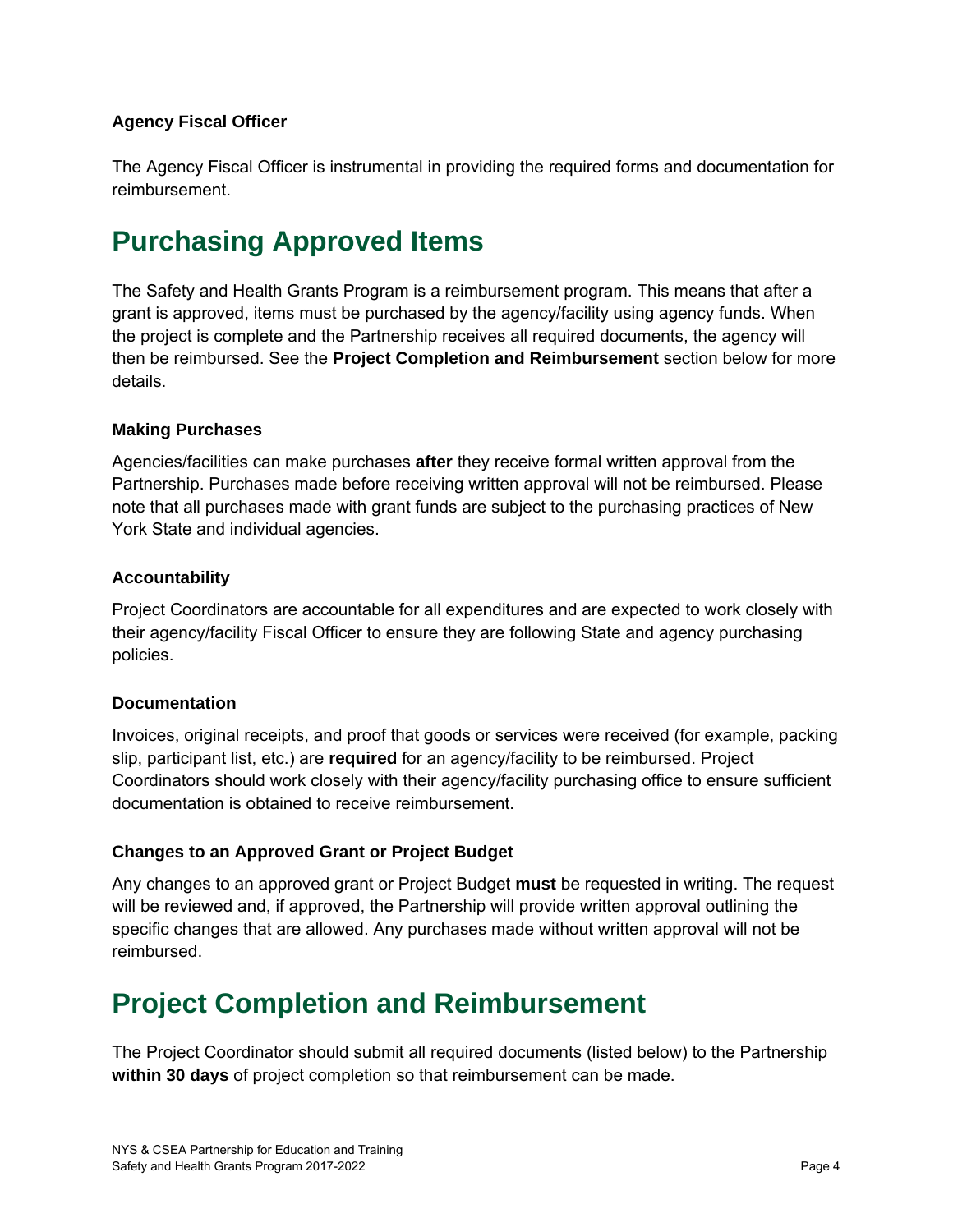#### **Method for Reimbursement**

All reimbursements to an agency/facility will be made using a funding expense transfer process via a **General Ledger Journal Entry (Form AC 22-S)** and in accordance with the NYS Finance Law and Office of the State Comptroller's rules and regulations.

#### **Required Documents**

The Partnership must receive the following documents before an agency/facility can be reimbursed.

- General Ledger Journal Entry (Form AC 22-S) with Fiscal Officer's authorized signature
- Final invoice from vendor
- Proof of payment (receipts, invoice that shows payment was made)
- Proof of receipt of items (packing slip)
- Safety and Health Grants Project Evaluation
- Safety and Health Grants Program Participant List (sign-in sheet)
- Electronic or hard copy originals of all program curriculum, materials, and handouts developed for the grant
- Other documentation as agreed to by the Partnership and the agency/facility

If documents are missing or incomplete, Partnership staff will contact the Project Coordinator and work with them to submit what is needed. Please note, agencies/facilities that are unable to provide all of the required documents may have their grant withdrawn.

### **Questions**

For additional information or to arrange a meeting to discuss your proposal, contact Blanca Gonzalez-Parker at blanca.gonzalez-parker@nyscseapartnership.org or (518) 486-2936.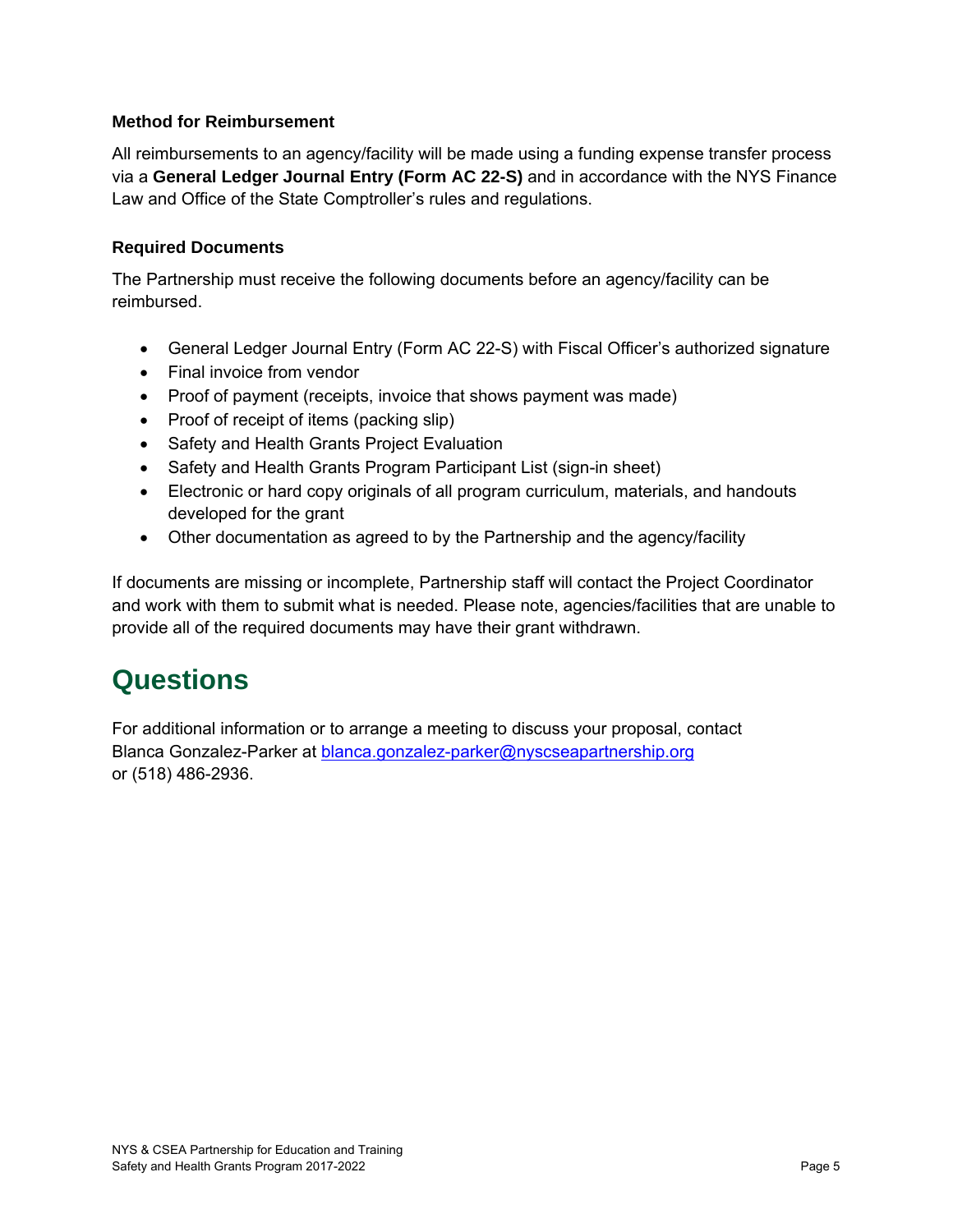

#### **Safety and Health Grants Program Application (Rev. 10/17) Part A - Applicant Information**

This is a fillable form and may be completed electronically. Once the form is open, left-click on the field to be completed, and type your text. Once the form is completed, please print and obtain the required signatures. You can save a copy of the completed form if filled out on your PC (without signatures) to a local drive on your PC or network. The form may also be printed blank and completed by hand.

**Instructions:** Type or print responses in the space provided and email the application to Blanca Gonzalez-Parker at blanca.gonzalez-parker@nyscseapartnership.org or fax to (518) 486-1989.

| <b>Grant Information</b>                                                         |                |                                   |  |
|----------------------------------------------------------------------------------|----------------|-----------------------------------|--|
| <b>Agency</b>                                                                    |                |                                   |  |
|                                                                                  |                |                                   |  |
| <b>Facility</b>                                                                  |                |                                   |  |
|                                                                                  |                |                                   |  |
| <b>Grant Project Title</b>                                                       |                |                                   |  |
|                                                                                  |                |                                   |  |
|                                                                                  |                |                                   |  |
| <b>Number of CSEA-represented</b><br>Job titles of employees targeted to benefit |                | employees in each bargaining unit |  |
|                                                                                  |                | who will benefit from this grant  |  |
|                                                                                  |                | project                           |  |
|                                                                                  |                | ASU                               |  |
|                                                                                  |                | <b>ISU</b>                        |  |
|                                                                                  |                | OSU                               |  |
|                                                                                  |                | <b>DMNA</b>                       |  |
|                                                                                  |                | <b>Total</b>                      |  |
| <b>Project Coordinator</b>                                                       |                |                                   |  |
| <b>Name</b>                                                                      | <b>Address</b> |                                   |  |
| <b>Title</b>                                                                     |                |                                   |  |
| <b>Phone</b>                                                                     |                |                                   |  |
| Fax                                                                              |                |                                   |  |
| <b>Email</b>                                                                     |                |                                   |  |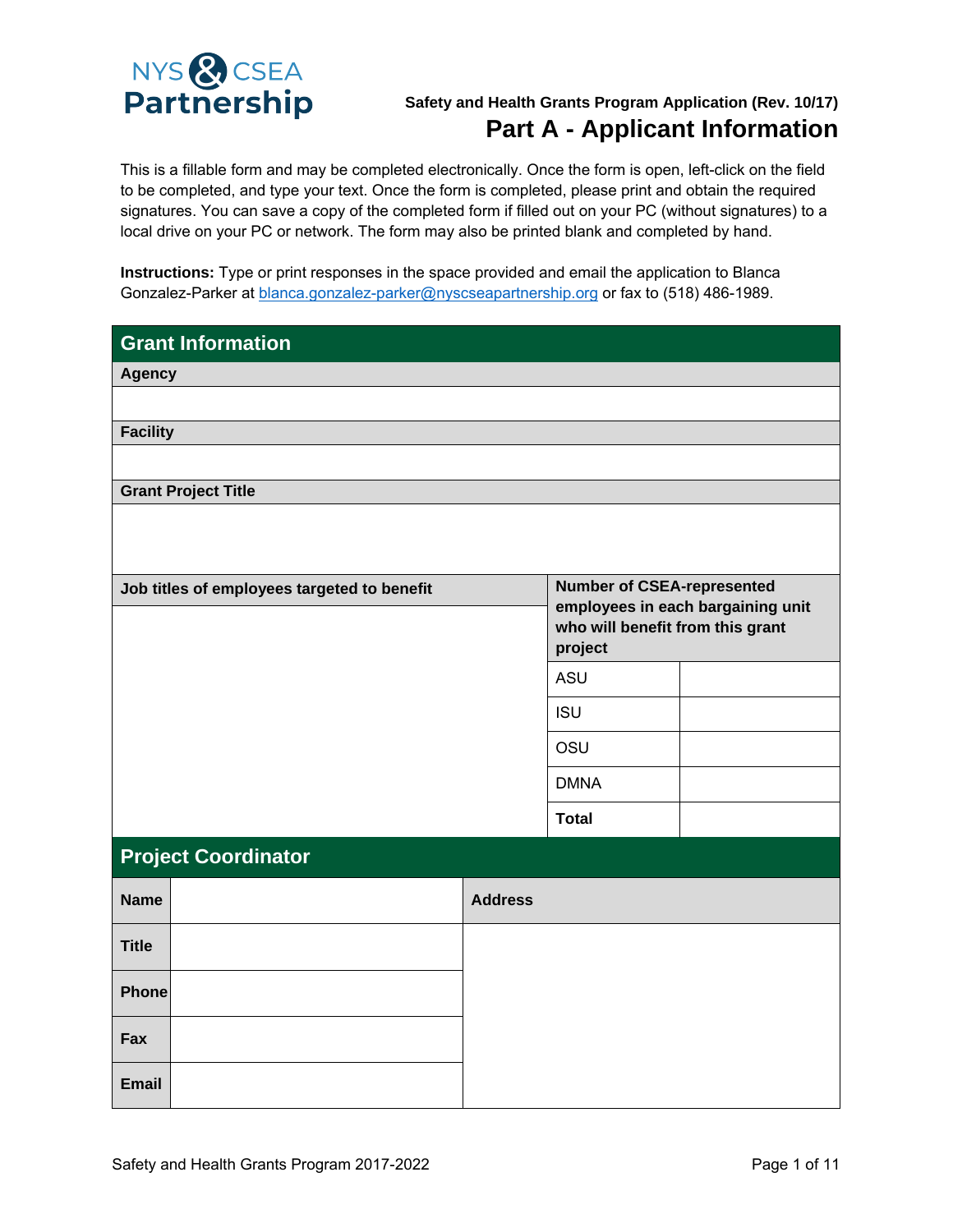

| <b>Labor-Management Contact Information</b>                                                                                    |                             |  |
|--------------------------------------------------------------------------------------------------------------------------------|-----------------------------|--|
| <b>Management Representative</b><br>(Must be HR or personnel director, training director,<br>facility director, or equivalent) | <b>CSEA Local President</b> |  |
| <b>Name</b>                                                                                                                    | <b>Name</b>                 |  |
|                                                                                                                                |                             |  |
| <b>Title</b>                                                                                                                   | <b>CSEA Local Number</b>    |  |
|                                                                                                                                |                             |  |
| <b>Address</b>                                                                                                                 | <b>Address</b>              |  |
|                                                                                                                                |                             |  |
|                                                                                                                                |                             |  |
|                                                                                                                                |                             |  |
| Phone                                                                                                                          | <b>Phone</b>                |  |
|                                                                                                                                |                             |  |
| <b>Email</b>                                                                                                                   | <b>Email</b>                |  |
|                                                                                                                                |                             |  |
|                                                                                                                                |                             |  |

By signing and submitting this application, the management representative and the CSEA Local President noted above certify that:

- 1. All information contained in this application is accurate and complete.
- 2. The assessment and development of this grant request has been a joint collaboration.
- 3. The management representative and CSEA Local President will be involved in all aspects of project implementation and evaluation throughout the process.

| Management Representative Signature |  | <b>CSEA Local President Signature</b> |  |
|-------------------------------------|--|---------------------------------------|--|
|                                     |  |                                       |  |
| <b>Date</b>                         |  | Date                                  |  |

The NYS & CSEA Partnership for Education and Training does not discriminate on the basis of age, race, creed, color, national origin, sexual orientation, gender identity, military status, sex, disability, predisposing genetic characteristics, marital status, or domestic violence victim status in employment, admission, or access to its programs or activities. Reasonable accommodation will be provided on request. The State of New York is an Equal Opportunity Employer.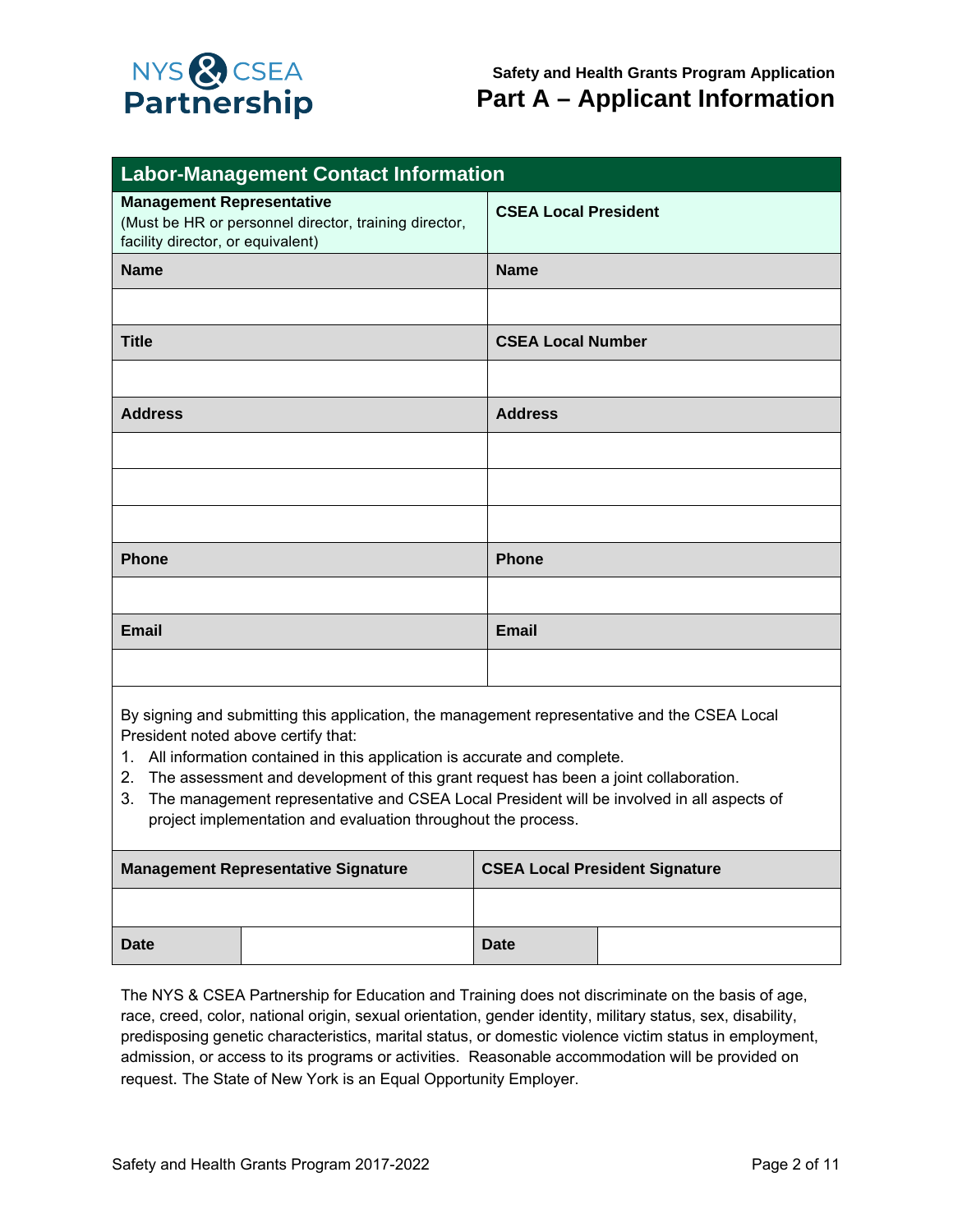

**Instructions:** Answer each question in detail. Attach additional sheets if necessary. Be sure to include the section number and heading on each additional sheet.

#### **1. Project Description**

Describe, in detail, the full scope of the project to be accomplished with the grant, including how it will benefit both the employees and agency/facility.

#### **2. Needs Assessment Process**

Describe the process undertaken to determine the need for this grant proposal.

#### **3. Desired Outcomes**

Describe the specific outcomes expected from the project.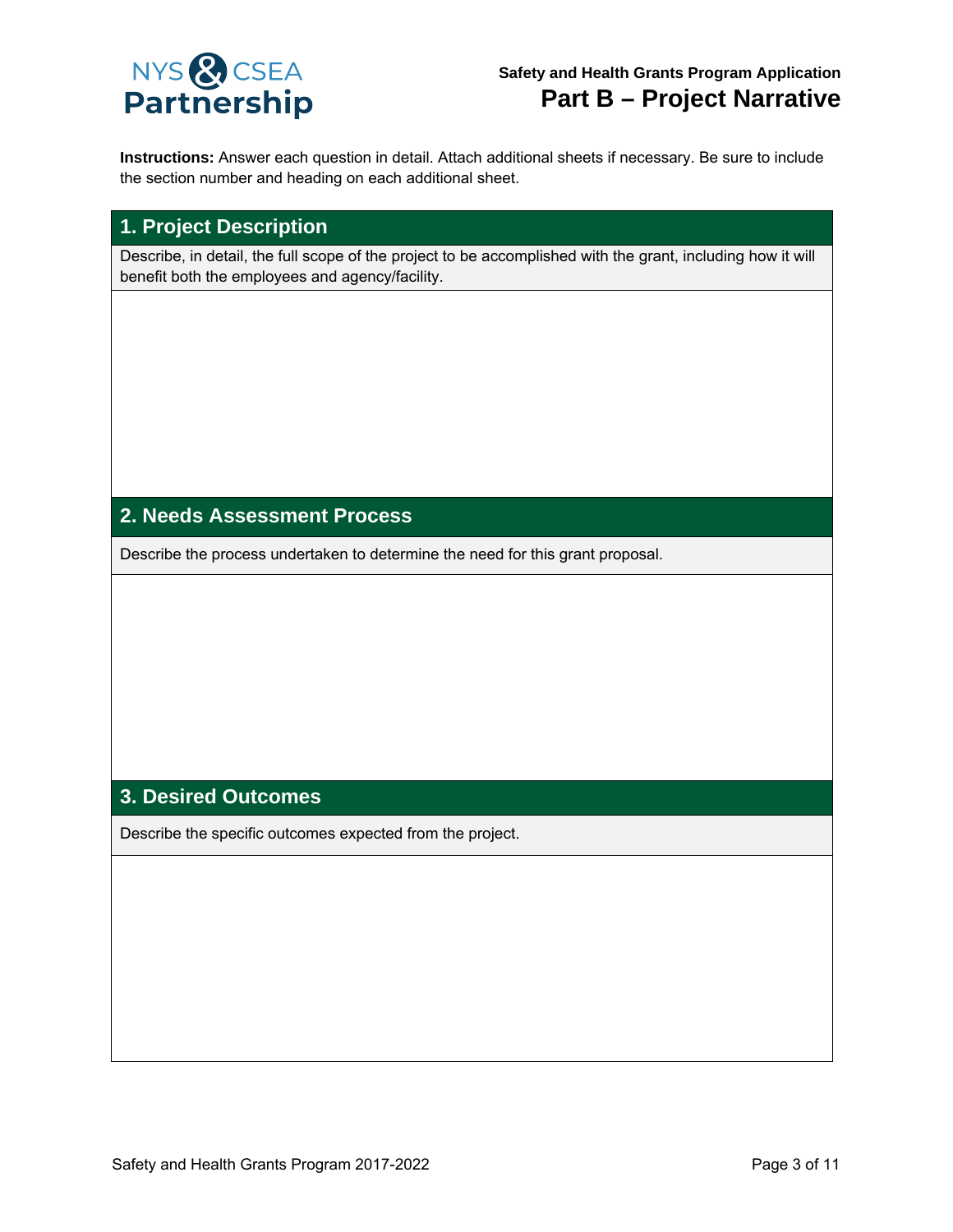

#### **4. Project Design**

Describe how the project was designed. Include any curriculum that will be developed as part of the project, the proposed delivery methods for the project, (for example, online course, workshop, train-thetrainer), and what training resources or consultants will be needed for the project.

#### **5. Project Implementation**

Describe your project implementation plan. Some examples include timeline with milestones and dates and progress reporting to the Partnership.

#### **6. Recruitment and Selection of Participants**

Describe how you will recruit and select participants, if applicable, and the labor-management process you will follow to accomplish selection.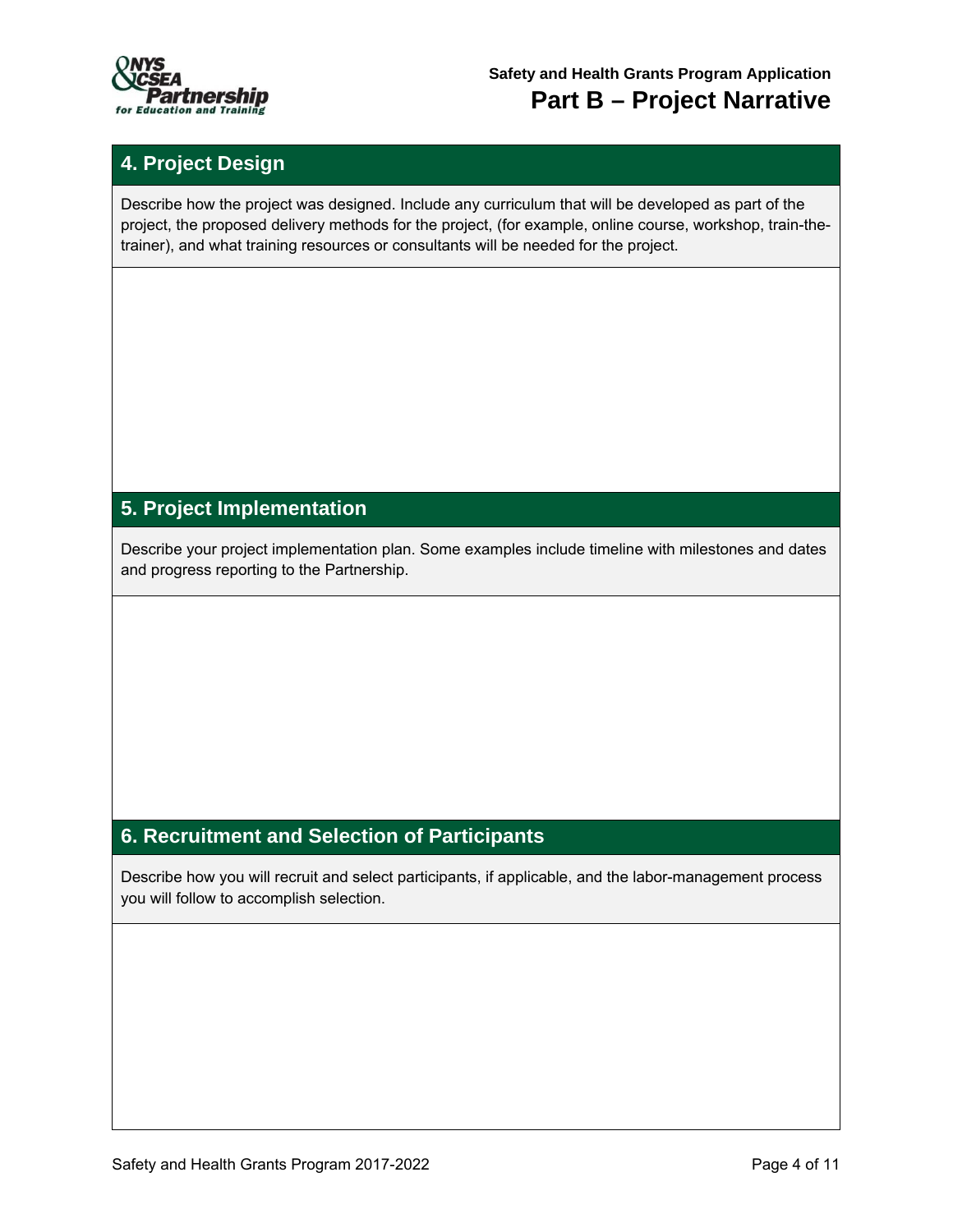

**Safety and Health Grants Program Application Part B – Project Narrative**

#### **7. Project Evaluation**

Describe how the project will be evaluated. What specific performance measures will be used to evaluate the outcomes in the workplace? Can all the expected outcomes be effectively measured? Who will prepare and review the evaluation report?

#### **8. Implementation Support from Agency/Facility**

Describe the actions and steps your agency will take to reinforce this project in the workplace to ensure the desired outcomes. If curriculum and training programs are developed with grant funds, how will the training be institutionalized in your agency?

#### **9. Labor and Management Involvement**

Describe how labor and management have been involved in the development of this project and how both will be involved throughout the project.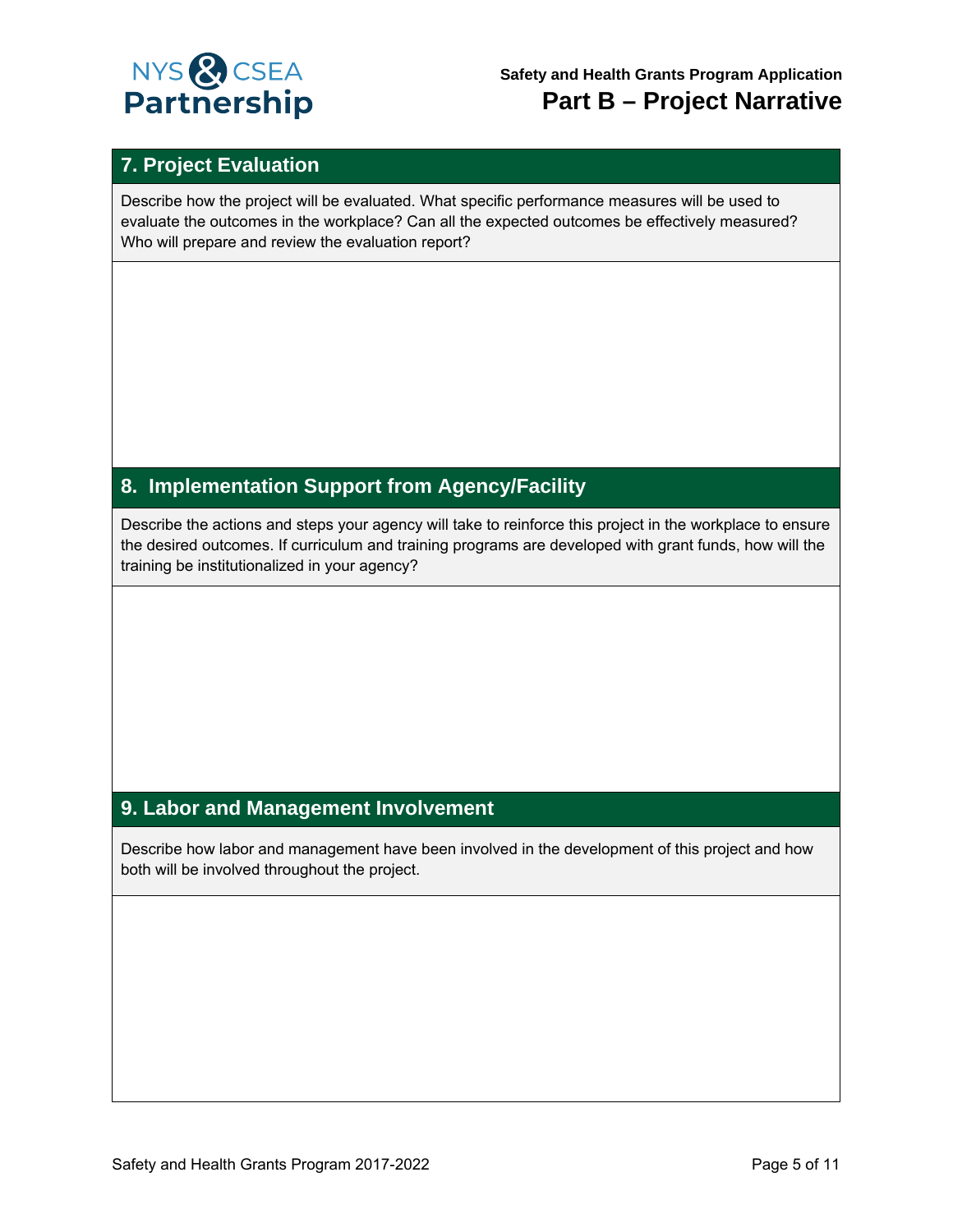

#### **10. In-kind Support from Agency/Facility**

Describe any in-kind contributions the agency/facility will provide for the project. Some examples include monetary or non-monetary contributions, training or meeting space, release time for participants, staff or agency resources to support the grant.

#### **11. Potential for Use by Other Agencies/Facilities**

Please describe any potential you see for other state agencies using all or part of this project to address similar needs. Some examples of things that could be used by other agencies/facilities include the project design process, materials, resources, and evaluation methods.

#### **12. Additional Information**

Describe any additional information that you would like to be considered in reviewing this application.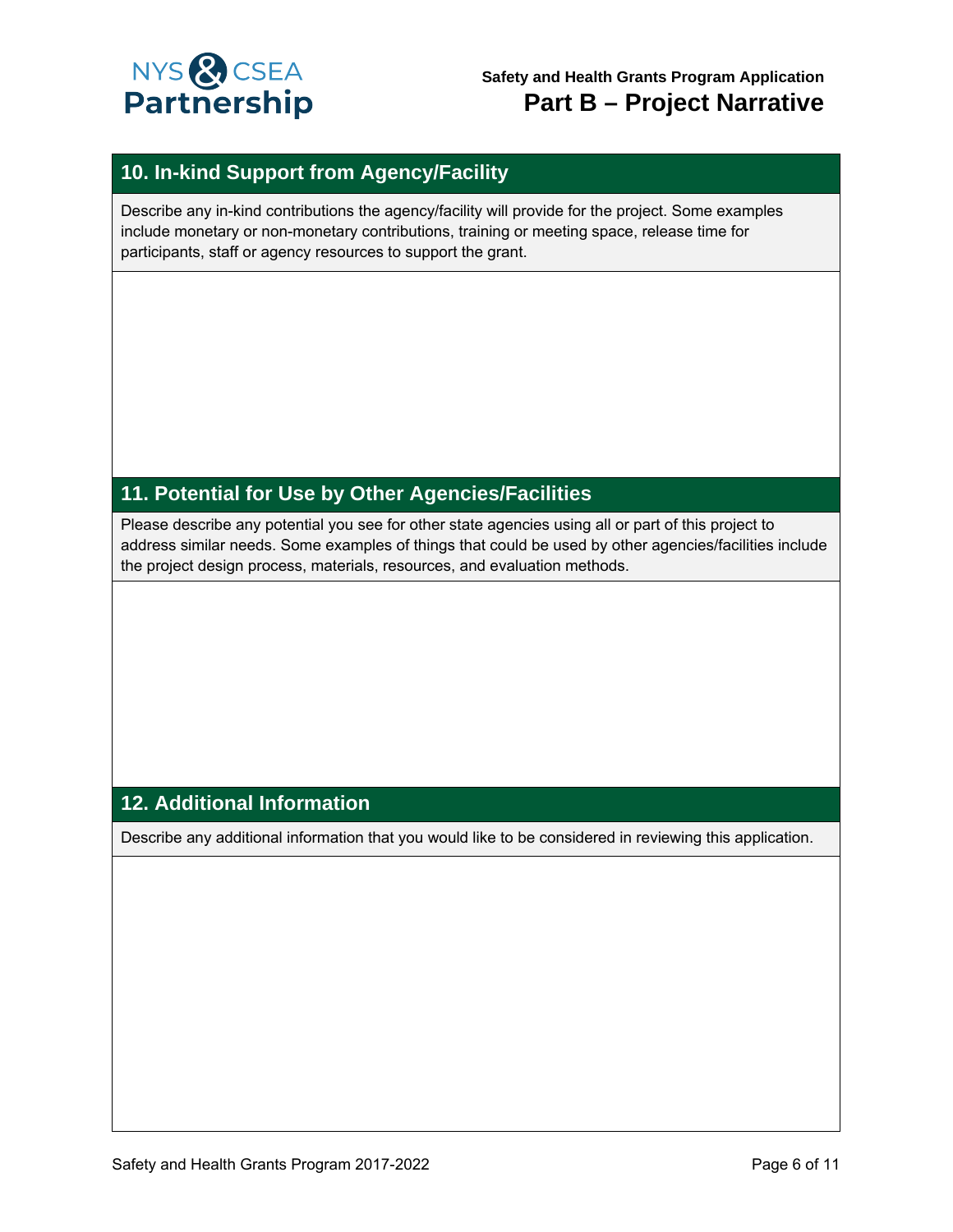

#### **Safety and Health Grants Program Application Part C – Project Budget Worksheet**

**Instructions:** Type or print a list of all costs related to the grant project and any support the agency/facility will provide for each category. Additional sheets may be attached with category name at the top of each page.

| <b>Personnel</b>                                                      |             | <b>Materials</b>                                                      |             |  |
|-----------------------------------------------------------------------|-------------|-----------------------------------------------------------------------|-------------|--|
| <b>Item</b>                                                           | <b>Cost</b> | Item                                                                  | <b>Cost</b> |  |
| <b>Consultant Fees</b>                                                | \$          | <b>Workshop Materials</b>                                             | \$          |  |
| <b>Consultant Mileage</b>                                             | \$          | Printing                                                              | \$          |  |
| <b>Consultant Lodging</b>                                             | \$          | Other Materials (specify below)                                       |             |  |
| <b>Consultant Meals</b><br>(Breakfast and dinner only)                | \$          |                                                                       | \$          |  |
| Other Personnel (specify below)                                       |             |                                                                       | \$          |  |
|                                                                       | \$          |                                                                       | \$          |  |
|                                                                       | \$          |                                                                       | \$          |  |
|                                                                       | \$          |                                                                       | \$          |  |
| A. Total Cost of Personnel                                            | \$          | A. Total Cost of Materials                                            | \$          |  |
| Agency/Facility Contribution                                          | \$          | Agency/Facility Contribution                                          | \$          |  |
| Other Support (specify below)                                         |             | Other Support (specify below)                                         |             |  |
|                                                                       | \$          |                                                                       | \$          |  |
|                                                                       | \$          |                                                                       | \$          |  |
| <b>B. Total Support for Personnel</b>                                 | \$          | <b>B. Total Support for Materials</b>                                 | \$          |  |
| A (total cost) – B (total support)<br>= Total Requested for Personnel | \$          | A (total cost) - B (total support)<br>= Total Requested for Materials | \$          |  |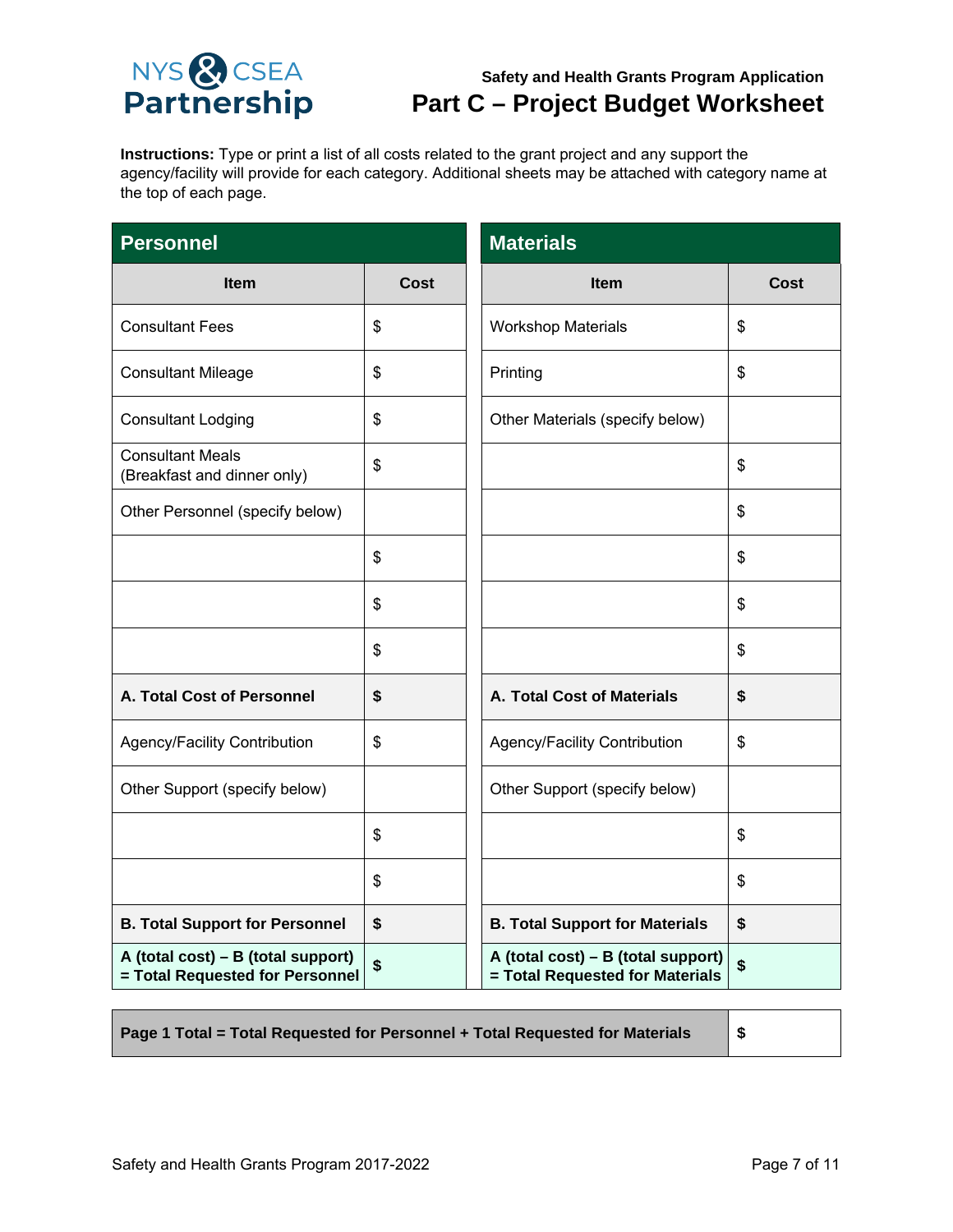

#### **Safety and Health Grants Program Application Part C – Project Budget Worksheet**

| <b>Facilities</b>                                                      |             | <b>Other Expenses</b>                                               |      |
|------------------------------------------------------------------------|-------------|---------------------------------------------------------------------|------|
| <b>Item</b>                                                            | <b>Cost</b> | Item                                                                | Cost |
| Room Rental                                                            | \$          | Enter any expenses that do not fit in the other<br>categories below |      |
| <b>Equipment Rental</b>                                                | \$          |                                                                     | \$   |
| Other Facilities (specify below)                                       |             |                                                                     | \$   |
|                                                                        | \$          |                                                                     | \$   |
|                                                                        | \$          |                                                                     | \$   |
|                                                                        | \$          |                                                                     | \$   |
|                                                                        | \$          |                                                                     | \$   |
| A. Total Cost of Facilities                                            | \$          | A. Total Cost of Other<br><b>Expenses</b>                           | \$   |
| Agency/Facility Contribution                                           | \$          | Agency/Facility Contribution                                        | \$   |
| Other Support (specify below)                                          |             | Other Support (specify below)                                       |      |
|                                                                        | \$          |                                                                     | \$   |
|                                                                        | \$          |                                                                     | \$   |
| <b>B. Total Support for Facilities</b>                                 | \$          | <b>B. Total Support for Other</b><br><b>Expenses</b>                | \$   |
| A (total cost) – B (total support)<br>= Total Requested for Facilities | \$          | A (total cost) – B (total support)<br>= Total Requested for Other   | \$   |

#### **Page 2 Total = Total Requested for Facilities + Total Requested for Other \$**

**Page 1 Total + Page 2 Total = Total Grant Funds Requested \$**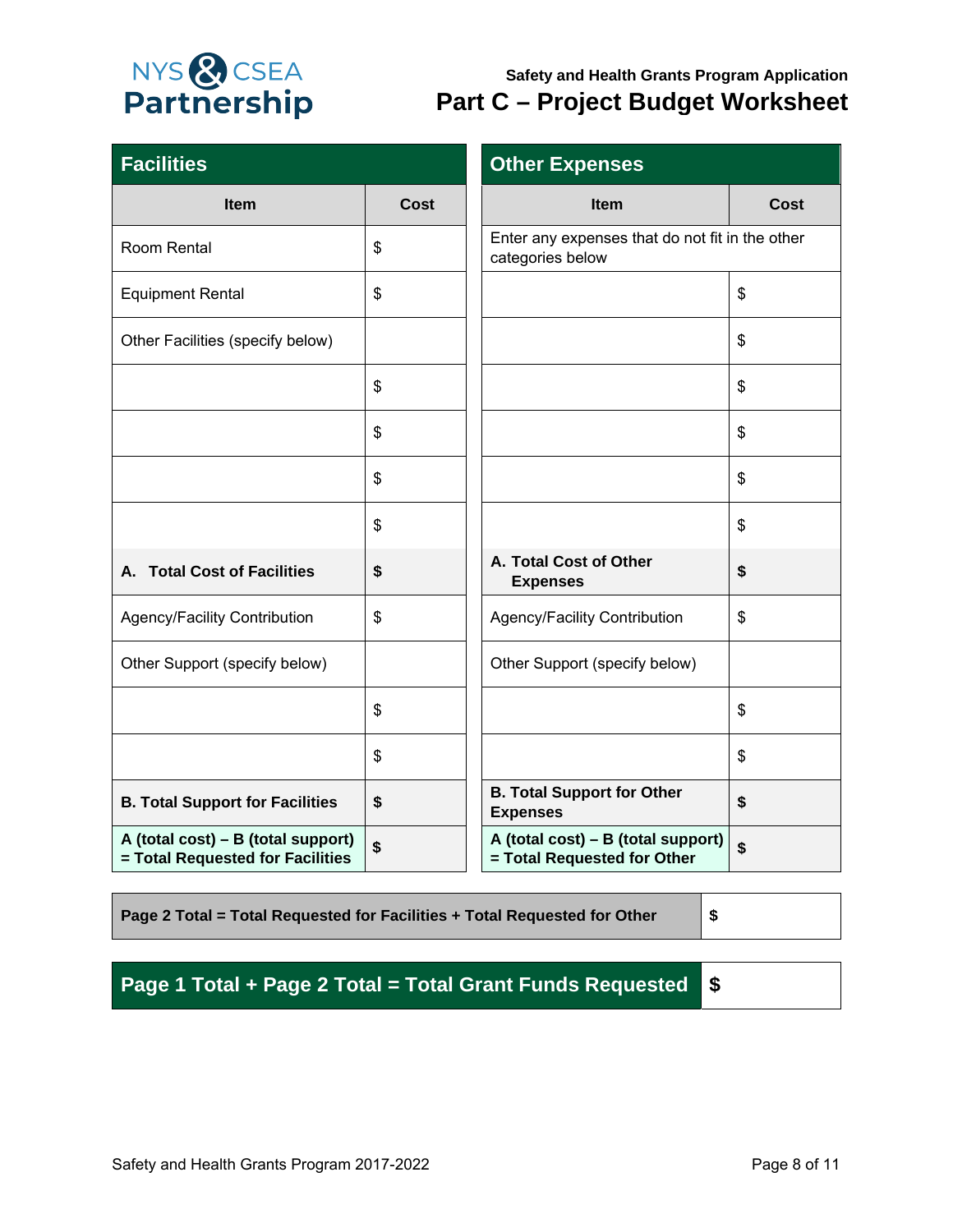

**Instructions:** Type or print in each section a description of **each line item** in the budget worksheet for that category. Be sure to:

- Identify the name of each item you are explaining.
- Specify the individual items that are included in the line item and why they are needed for the project.
- Explain how you determined the cost is reasonable. An example of this could be comparison of quotes.
- Describe the reason you chose the vendor for that item. Some examples of common reasons for choosing a vendor include lowest cost, best value, or the vendor is the only source for the item (i.e., sole source).
	- $\circ$  If the lowest cost option was not chosen, explain how you determined that the vendor you selected is the best value.
	- o If a sole source was selected, explain the reason for selection.
- List of any attachments included in the narrative for that section (for example, consultant resumes, quotes, etc.).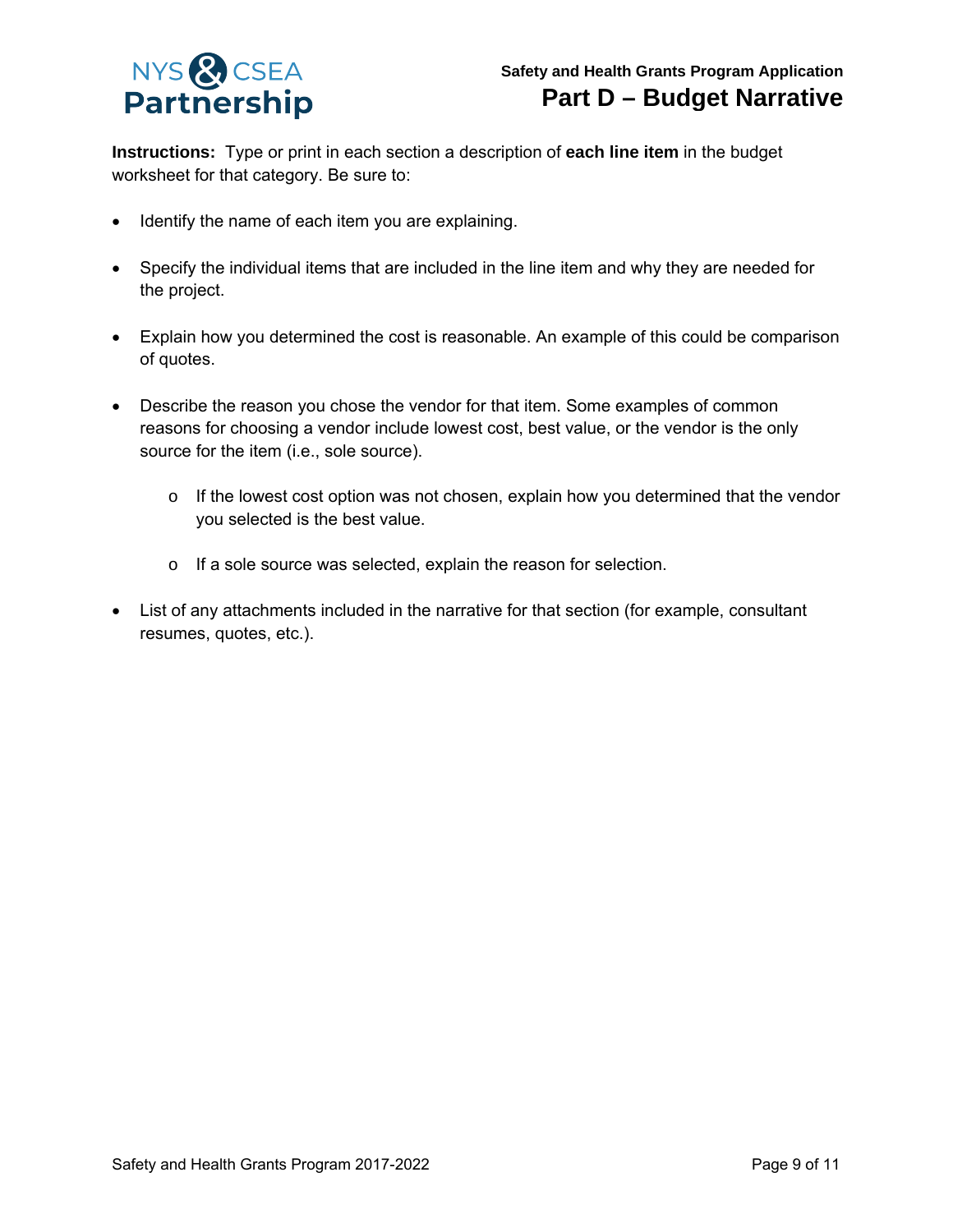

#### **1. Personnel Expenses**

Examples include the name and resume of consultant, number of days of service, cost per day, specifics about travel expenses, and explain why selected.

#### **2. Materials Expenses**

Include items such as workshop materials or printing. Specify quantities where appropriate.

#### **3. Facilities Expenses**

Include items such as room rentals and AV equipment. Specify quantities where appropriate**. Note:** State agency/facility space should be used if available.

#### **4. Other Expenses**

Specify items that do not fit into the above categories. Specify quantities where appropriate.